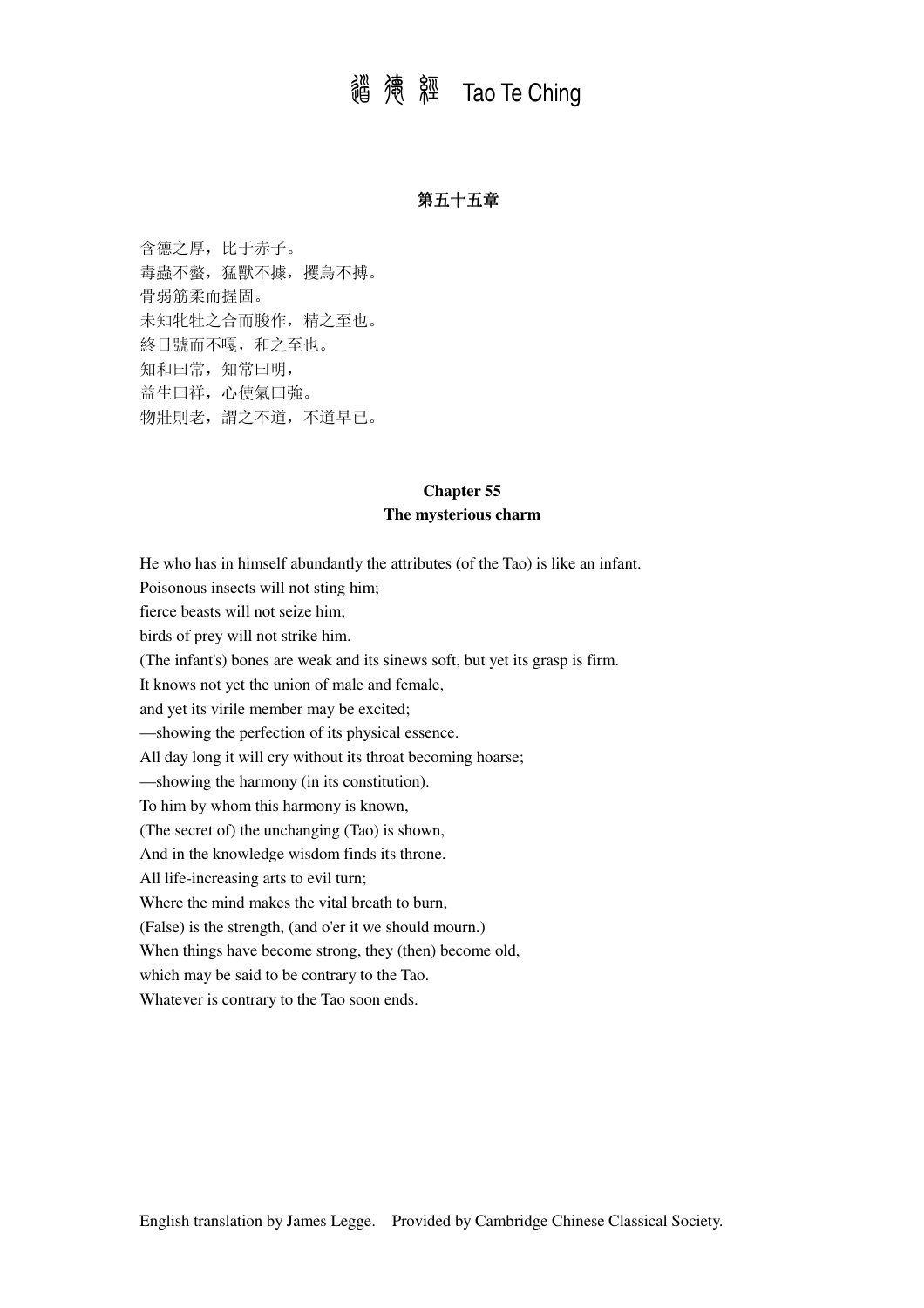第五十六章

知者不言,言者不知。 塞其兌,閉其門, 挫其銳,解其紛, 和其光,同其塵, 是渭玄同。 故不可得而親,不可得而疏; 不可得而利,不可得而害, 不可得而貴,不可得而賤。 故爲天下貴。

### **Chapter 56 The mysterious excellence**

He who knows (the Tao) does not (care to) speak (about it);

he who is (ever ready to) speak about it does not know it.

He (who knows it) will keep his mouth shut and close the portals (of his nostrils).

He will blunt his sharp points and unravel the complications of things;

he will attemper his brightness, and bring himself into agreement with the obscurity (of others).

This is called 'the Mysterious Agreement.'

(Such an one) cannot be treated familiarly or distantly;

he is beyond all consideration of profit or injury;

of nobility or meanness:

—he is the noblest man under heaven.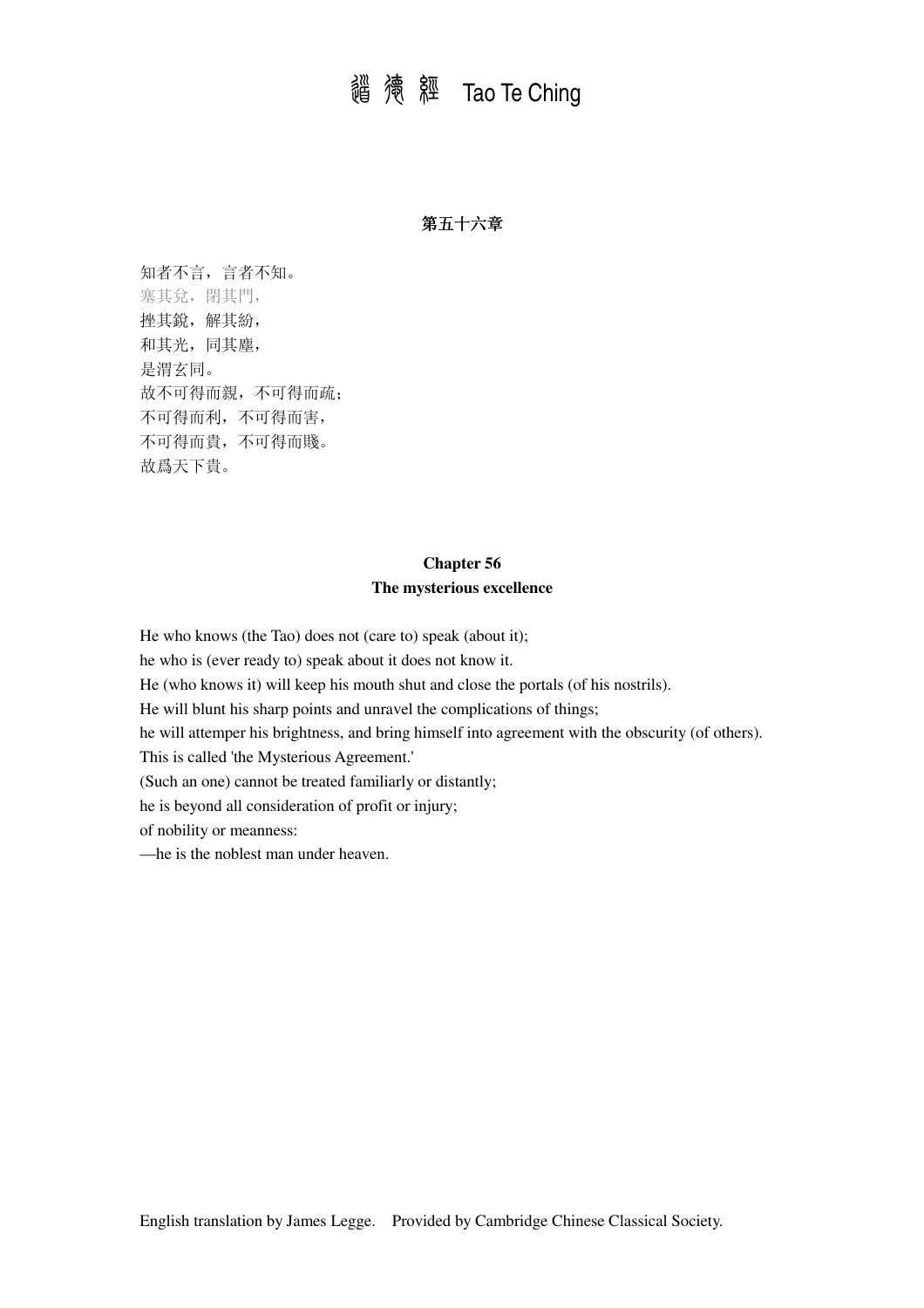```
第五十七章
```
以正治國,以奇用兵, 以無事取天下。 吾何以知其然哉?以此; 天下多忌諱,而民彌貧; 民多利器, 國家滋昏; 人多伎巧,奇物滋起; 法令滋彰, 盜賊多有。 故聖人雲: 我無爲,而民自化; 我好靜,而民自正; 我無事,而民自富; 我無欲,而民自樸。

### **Chapter 57 The genuine influence**

A state may be ruled by (measures of) correction;

weapons of war may be used with crafty dexterity;

(but) the kingdom is made one's own (only) by freedom from action and purpose.

How do I know that it is so? By these facts:

—In the kingdom the multiplication of prohibitive enactments increases the poverty of the people;

the more implements to add to their profit that the people have,

the greater disorder is there in the state and clan;

the more acts of crafty dexterity that men possess,

the more do strange contrivances appear;

the more display there is of legislation,

the more thieves and robbers there are.

Therefore a sage has said,

'I will do nothing (of purpose), and the people will be transformed of themselves;

I will be fond of keeping still, and the people will of themselves become correct.

I will take no trouble about it, and the people will of themselves become rich;

I will manifest no ambition, and the people will of themselves attain to the primitive simplicity.'